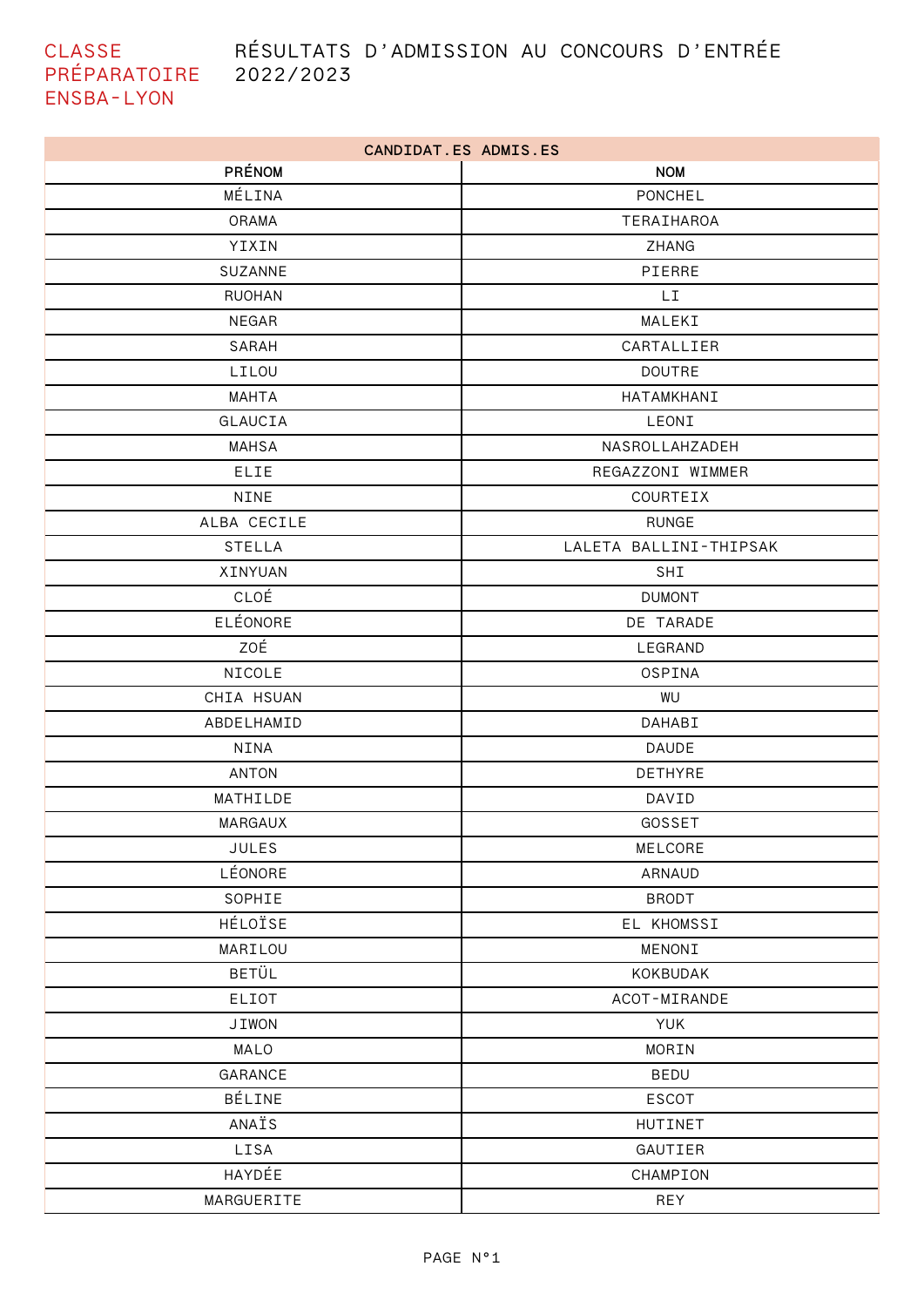## **CLASSE** PRÉPARATOIRE RÉSULTATS ADMISSION DU CONCOURS D'ENTRÉE ENSBA-LYON EXAMEN D'ENTRÉE 2022/2023

| PRUNE       | <b>HOUEL</b>          |
|-------------|-----------------------|
| ANGELE      | LEVET                 |
| LÉONORE     | MAZOYER               |
| SASKIA      | EL KHATTABI JABY      |
| LAIA        | <b>BOUCHE-MARTIN</b>  |
| GALEANE     | <b>BROGNARA</b>       |
| HÉLÉNA      | ROSACI                |
| AUDREY      | PEINETTI              |
| MAX         | IMBERT                |
| LOLA        | MARTINEZ              |
| ROSALIE     | RAMADIER              |
| LOUISE      | DESPLANQUES           |
| DALYA       | KSOURI                |
| LÉONNE ANNA | MISSE                 |
| <b>EMMA</b> | CRAVE                 |
| ZOÉ         | SALZARD               |
| <b>EMMA</b> | GAILLARD BAMOU HEUMAN |
| OLIVIA      | <b>BERMAN</b>         |
| <b>STEN</b> | RYCKEWAERT            |
| THÉODORE    | STAFFORD-BUGG         |
| TRISTAN     | <b>MERMOUD</b>        |
| LUNA        | FOREST                |
| SABRINA     | REZGUI                |

| LISTE D'ATTENTE |                 |                   |  |
|-----------------|-----------------|-------------------|--|
| N°              | <b>PRÉNOM</b>   | <b>NOM</b>        |  |
| $\mathbf{1}$    | MATTÉO          | CAMMARANO         |  |
| $\overline{2}$  | <b>HAVA</b>     | REYNIERS          |  |
| $\overline{3}$  | JULIE           | <b>BERBERIS</b>   |  |
| $\overline{4}$  | <b>VIOLETTE</b> | <b>BLANC</b>      |  |
| 5               | HÉLOÏSE         | KIMMICH           |  |
| 6               | LALIE           | GUILLERAND        |  |
| $\overline{7}$  | SOLVEIG         | MALLET            |  |
| 8               | MARGUERITE      | GABET             |  |
| 9               | LOLA            | NONDEDEU          |  |
| 10              | LILA            | VILLENAVE-LECLERC |  |
| 11              | SARI            | GÓMEZ MONDRAGÓN   |  |
| 12              | EMMY-MARIA      | LEFEBURE          |  |
| 13              | LOULA JESS      | LARCHER           |  |
| 14              | YIZHU           | WANG              |  |
| 15              | ANOUK           | <b>BORNAND</b>    |  |
| 16              | LUNA            | PAUL              |  |
| 17              | AMAYA           | <b>BARRES</b>     |  |
| 18              | ALICE           | PARDON            |  |